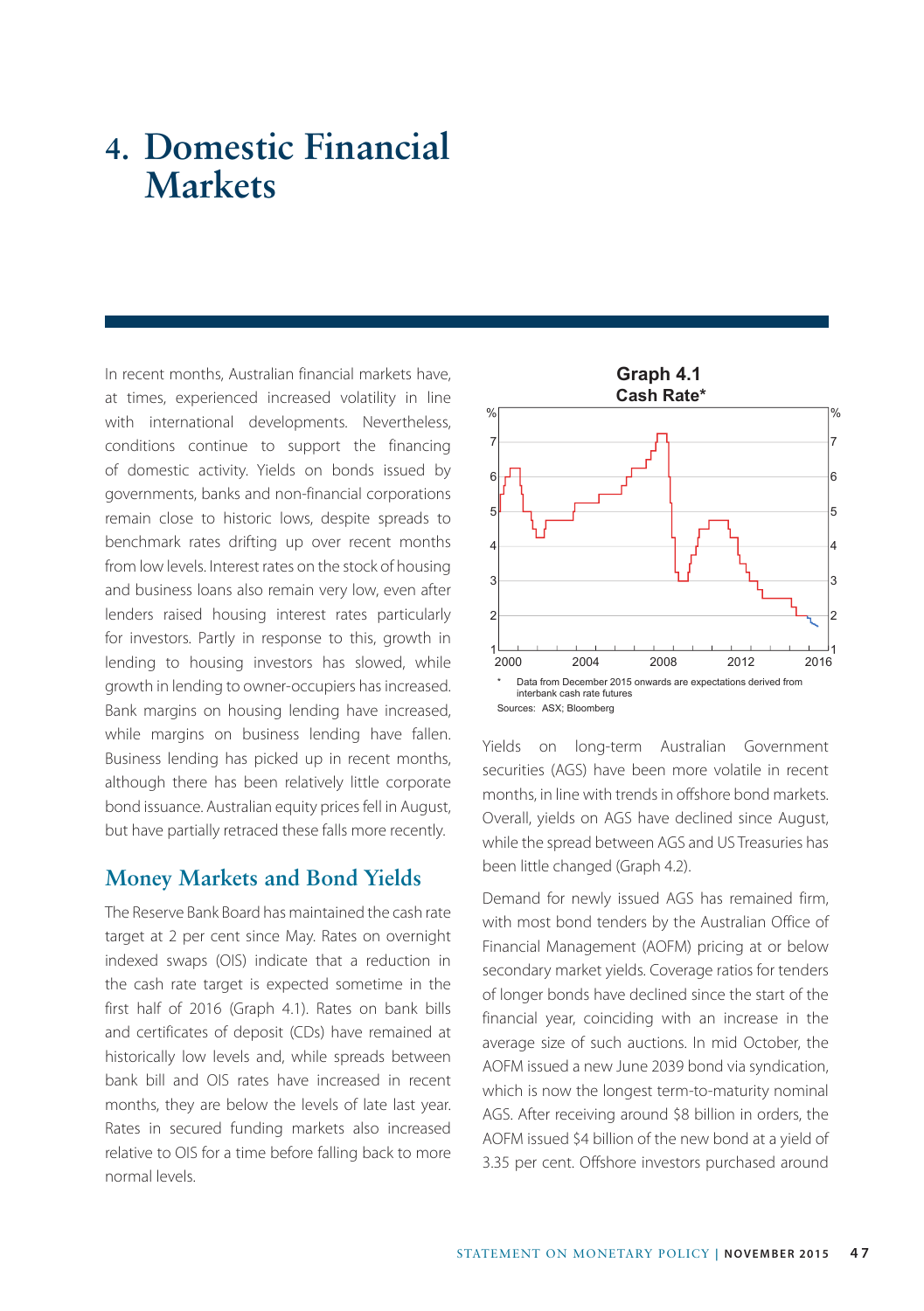

a third of the new issue, similar to the previous nominal bond syndication in March.

Gross issuance of bonds by the state and territory governments ('semis') has totalled around \$13 billion since the end of June. Issuance outpaced maturities by around \$2 billion over this period, increasing the total stock of bonds outstanding to around \$243 billion. Yields on semis remain at very low levels (Graph 4.3).

Bond issuance by non-residents into the domestic market ('Kangaroo' issuance) has continued at a moderate pace, with around \$10 billion issued since the end of June. Kangaroo issuance over this period



was dominated by a \$2.25 billion bond issued by Apple in August – the largest corporate bond to be issued in the domestic market. Secondary market spreads to AGS on AAA rated Kangaroo bonds have been little changed since the end of June.

### **Financial Intermediaries**

The funding composition of bank balance sheets has changed only marginally over the past year with deposits comprising close to 60 per cent of total funding (Graph 4.4). Within the mix of deposit funding, households and businesses have generally continued to place more in 'at-call' deposit products, such as bonus saver and offset accounts, than in term deposits, which offer lower interest rates (Graph 4.5).

**Graph 4.4**



Over the past year, there have been sizeable equity raisings by listed financial corporations (Graph 4.6). The major banks have been raising common equity to meet upcoming changes to prudential regulation. ANZ and Commonwealth Bank undertook substantial capital raisings in the September quarter. This followed National Australia Bank's capital raising of \$5.5 billion in the June quarter. More recently, Westpac has announced a \$3.5 billion capital raising.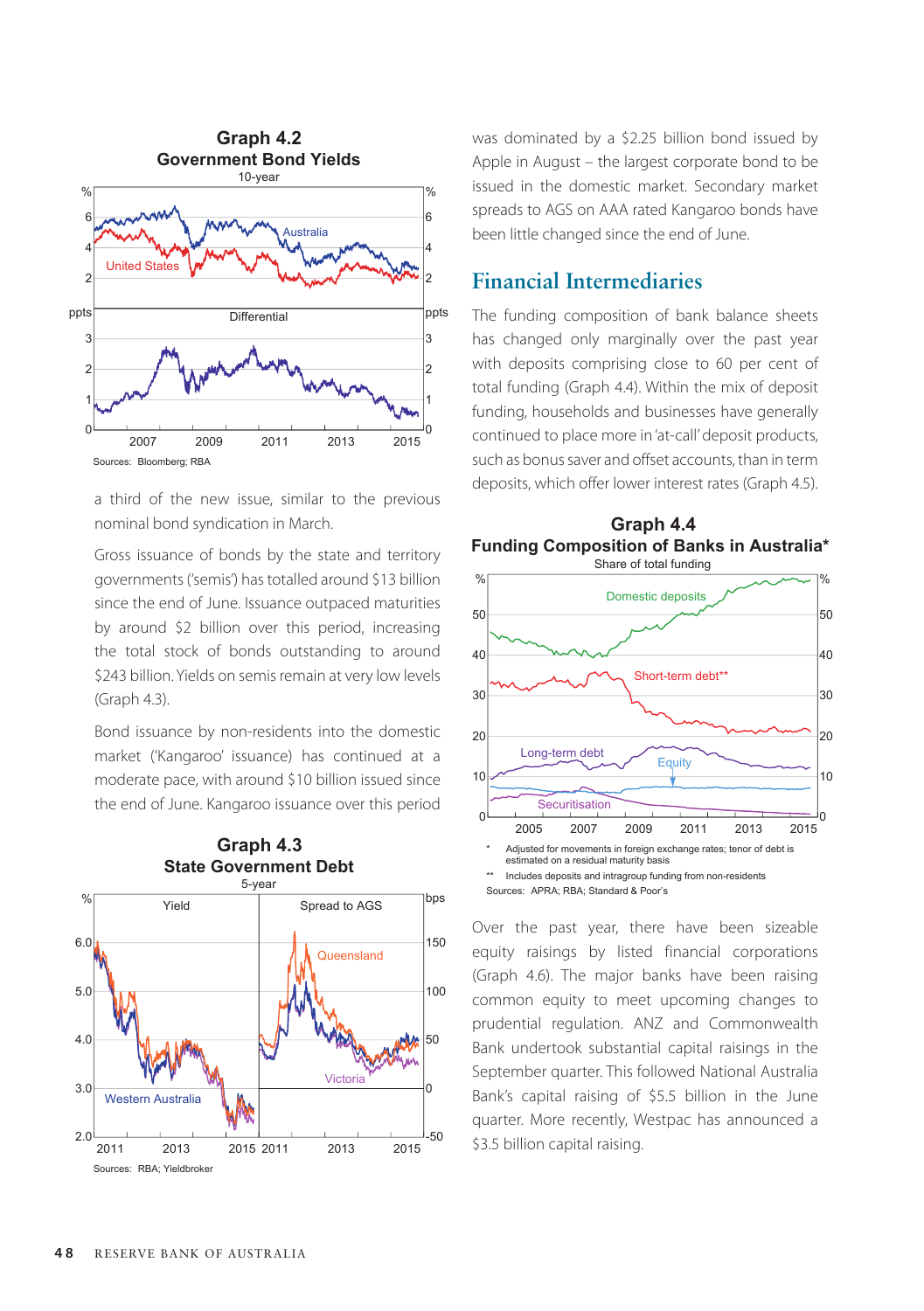



The additional capital increases the cost base of banks as equity is a more expensive form of funding than debt (although as a share of total funding the additional capital only amounts to around ½ percentage point). Banks can adjust to this cost in three ways, which are not mutually exclusive. First, they may absorb the cost, resulting in a lower return on equity (ROE); it is estimated that if the full cost of capital raised in 2015 was absorbed, major bank ROE would decline by around 1½ percentage points. That said, higher capital levels boost the resilience of the banks and hence decrease the riskiness of equity investment in them. Second, banks can reprice assets. To maintain a 15 per cent ROE, the current average for the major banks, it is estimated that the banks would need to increase their return on assets by around 10 basis points (Graph 4.7). Third, higher equity may lower debt funding costs since creditors face less risk when equity buffers are larger, thereby offsetting some of the effect of the higher cost of the equity funding.



Banks' debt funding costs have edged lower in the past few months. Since the beginning of the year, funding costs have fallen by around 15 basis points more than the cash rate, with deposit costs down by around 60 basis points and wholesale costs falling by more. Notwithstanding increases in bank bond spreads in the past few months, the costs of the banks' outstanding wholesale funding have continued to decline as the cost of new issuance has remained below the cost of outstanding issuance.

Australian banks have issued around \$42 billion in bonds since June (Graph 4.8). After accounting for maturities, the stock of bonds outstanding has increased by around \$3 billion over this period. A slightly higher proportion of this issuance was in the domestic market than has been the case in recent years. Secondary market spreads on the major banks' bonds have continued to widen over the past couple of months, alongside an increase in the major banks' credit default swap (CDS) premia (Graph 4.9).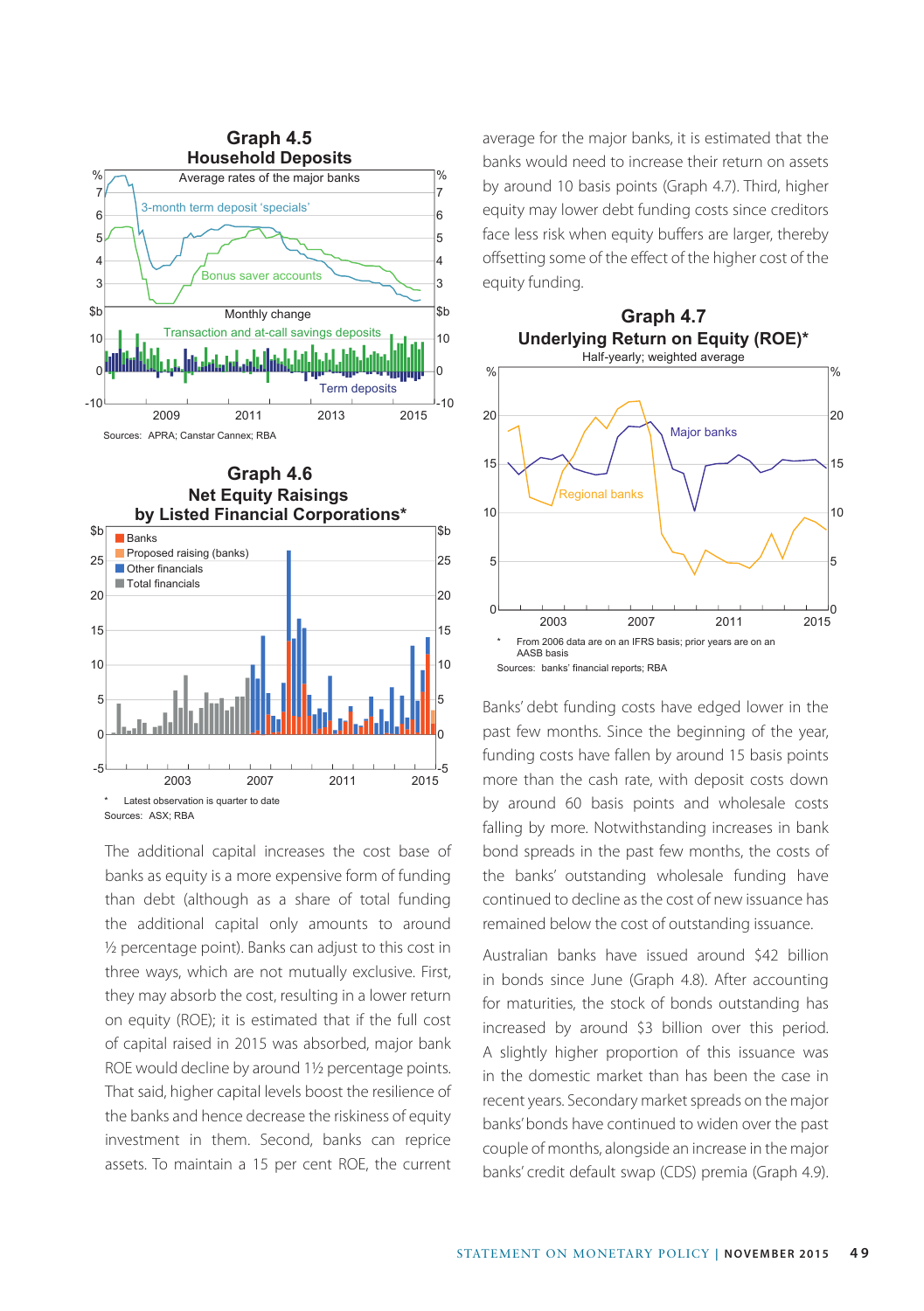





Sources: Bloomberg; RBA; Thomson Reuters; UBS AG, Australia Branch

While the CDS premia tend to be somewhat more volatile than bond spreads, both indicators remain well below their peaks in 2011 and 2012.

Australian banks have issued around \$1.7 billion in Basel III-compliant hybrids since June, representing a slower pace of issuance than earlier in the year. Primary market spreads on recent hybrid issuance have generally been wider than those seen in late 2014.

The pace of issuance of Australian asset-backed securities (ABS) has been robust in recent months, underpinned by issuance of residential mortgagebacked securities (RMBS) (Graph 4.10). Three securities



backed by assets other than residential mortgages have also been issued, raising around \$2 billion. Primary issuance spreads on senior RMBS tranches have widened slightly since the start of the year, but remain at low levels relative to the period since 2008.

#### **Financial Aggregates**

Total credit has grown by around 6½ per cent over the past year, with housing credit continuing to grow at a faster pace than business credit (Graph 4.11). Broad money has grown at a similar pace to credit over the year (Table 4.1).

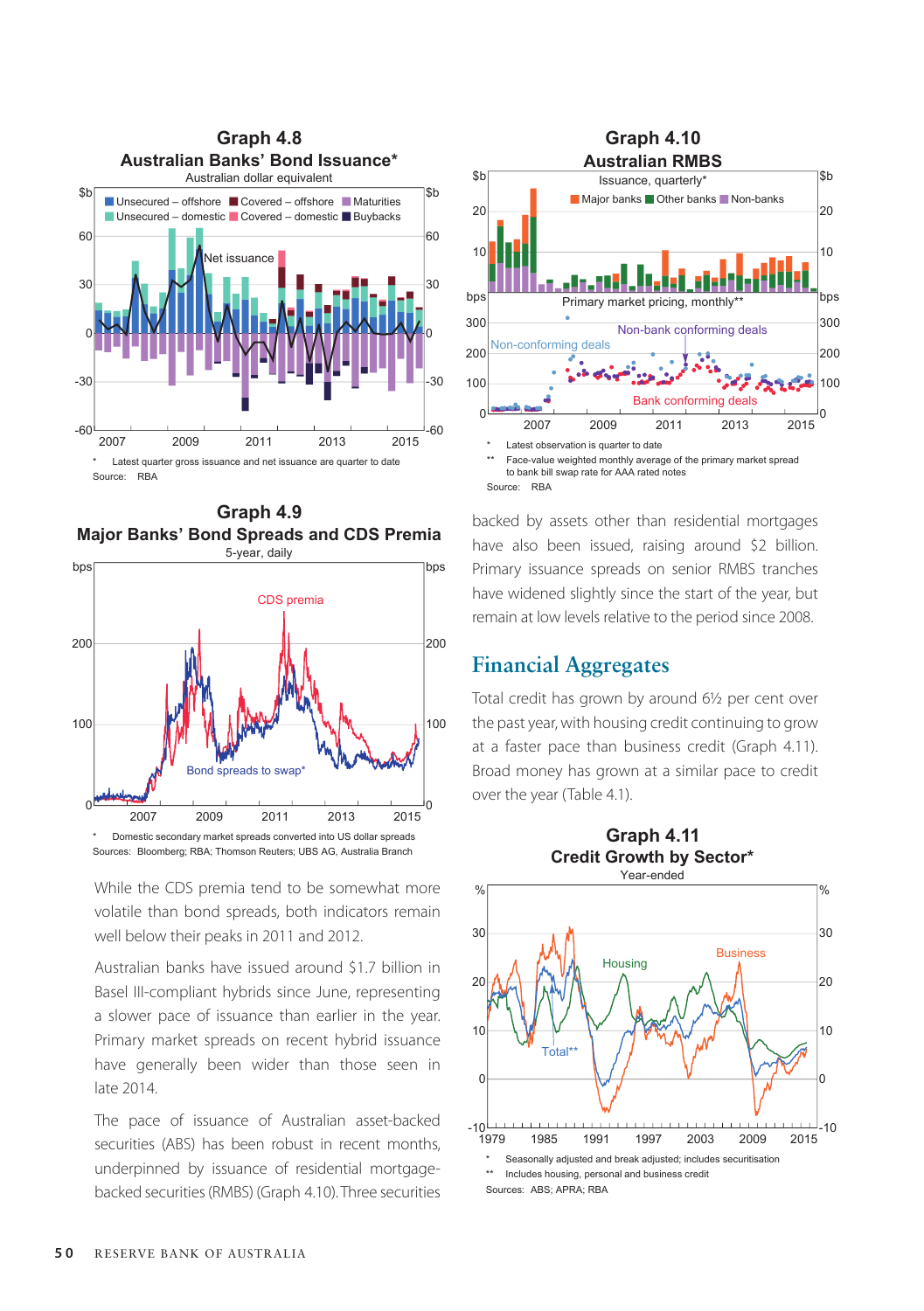# **Table 4.1: Financial Aggregates**

Percentage change<sup>(a)</sup>

|                  | Three-month ended |                | Year-ended     |
|------------------|-------------------|----------------|----------------|
|                  | June 2015         | September 2015 | September 2015 |
| Total credit     | 1.3               | 2.0            | 6.7            |
| – Housing        | 1.8               | 1.9            | 7.5            |
| - Owner-occupier | 1.2               | 1.8            | 5.8            |
| – Investor       | 27                | 2.0            | 10.4           |
| - Personal       | 0.1               | 0.2            | 0.5            |
| - Business       | 0.6               | 2.5            | 6.3            |
| Broad money      | 1.5               | 1.5            | 6.4            |

(a) Growth rates are break adjusted and seasonally adjusted Sources: ABS; APRA; RBA

# **Household Financing**

Over recent months, financial institutions have adjusted the interest rates they charge on housing loans. In July and August, a number of banks introduced differential pricing for owner-occupier and investor loans, increasing the standard variable rate for investor-related housing loans for new and existing borrowers by at least 20 basis points. In October, the major banks announced increases to variable rate mortgage interest rates of 15–20 basis points, attributing this to the additional cost of capital raised to meet upcoming changes to prudential regulation. Several other lenders have announced similar rate changes. Overall, these adjustments will add around 20 basis points to the outstanding housing lending rate; this followed a decline of around 50 basis points in this rate in the first half of the year (Graph 4.12; Table 4.2). These increases in housing rates contribute to a widening in bank margins on housing lending, along with the decline in funding costs.

Competition for housing lending appears to have shifted towards lending to owner-occupiers rather than investors. Interest rates on basic loan products to owner-occupiers have declined relative to standard variable rates across all lender categories over the year, in some cases by an additional 25 basis points.

Annual growth in housing credit has remained around 7 per cent over the past year. Net



housing debt has continued to grow around 11/2 percentage points slower than housing credit owing to rapid growth in offset account balances (Graph 4.13). Housing loan approvals have been volatile in recent months, but are consistent with the current pace of housing credit growth continuing.

Over 2015, a number of financial institutions have made substantial revisions to the data that the RBA uses to compile housing, business and personal credit. While small revisions to historical data are not unusual, recent revisions have been large, especially in terms of the classification of investor and owneroccupier housing credit. Overall, the share of housing credit extended to investors has been revised from 35 per cent of the total to 40 per cent. As the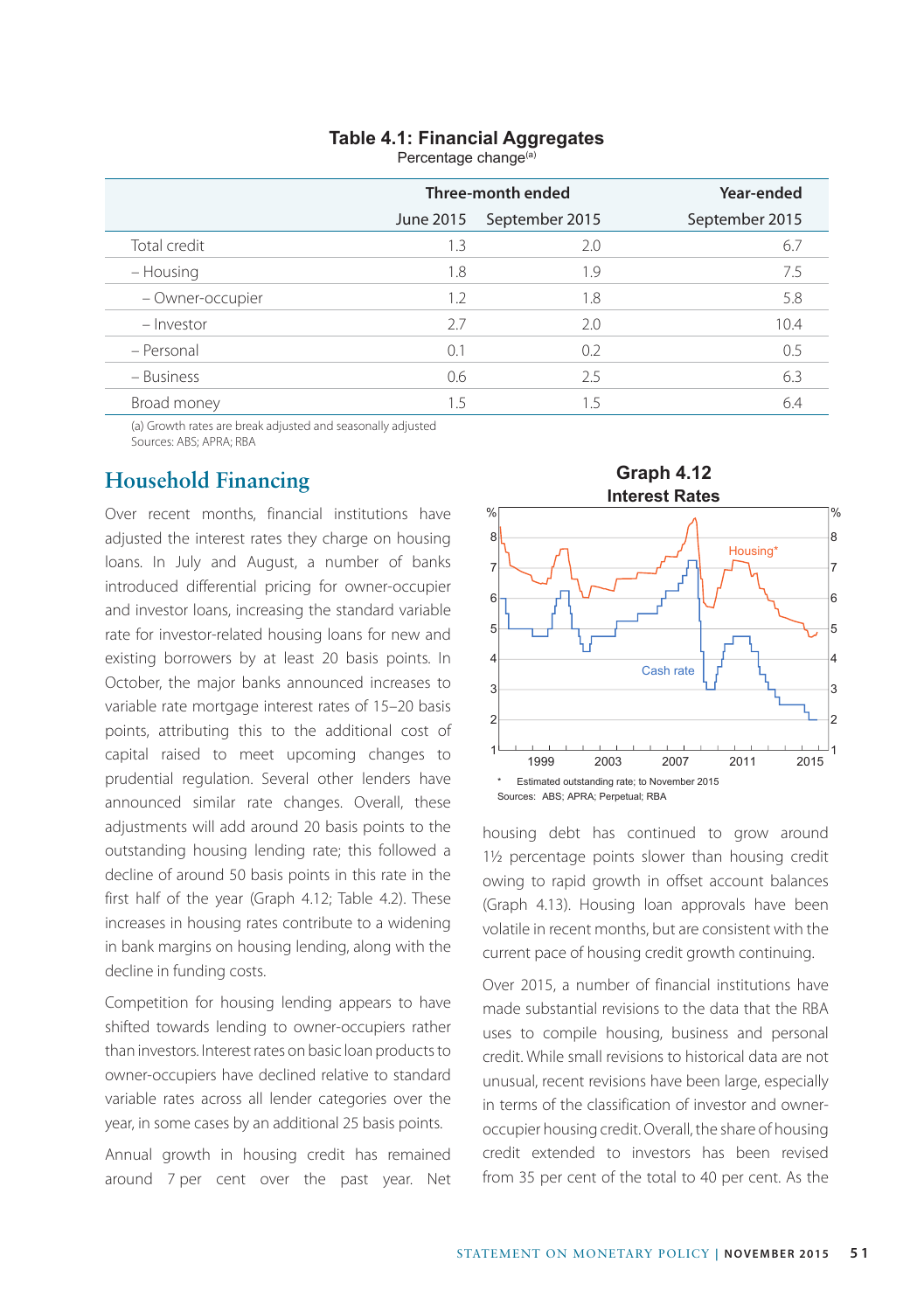|                                              | Interest rate | <b>Change since end January 2015</b> |
|----------------------------------------------|---------------|--------------------------------------|
|                                              | Per cent      | <b>Basis points</b>                  |
| <b>Housing loans</b>                         |               |                                      |
| - Standard variable rate(a)(d)(e)            |               |                                      |
| - Owner-occupier                             | 5.63          | $-30$                                |
| - Investor                                   | 5.90          | $-3$                                 |
| - Package variable rate <sup>(b)(d)(e)</sup> |               |                                      |
| - Owner-occupier                             | 4.83          | $-25$                                |
| - Investor                                   | 5.11          | 3                                    |
| $-$ Fixed rate <sup>(c)(d)</sup>             |               |                                      |
| - Owner-occupier                             | 4.50          | $-58$                                |
| - Investor                                   | 4.82          | $-27$                                |
| - Average outstanding rate <sup>(d)(e)</sup> | 4.89          | $-28$                                |
| <b>Personal loans</b>                        |               |                                      |
| $-$ Variable rate <sup>(f)</sup>             | 11.57         | 11                                   |
| <b>Small business</b>                        |               |                                      |
| $-$ Term loans variable rate <sup>(g)</sup>  | 6.60          | $-50$                                |
| - Overdraft variable rate <sup>(g)</sup>     | 7.47          | $-50$                                |
| $-$ Fixed rate <sup>(c)(g)</sup>             | 5.38          | $-36$                                |
| - Average outstanding rate <sup>(d)</sup>    | 5.66          | $-57$                                |
| Large business                               |               |                                      |
| Average outstanding rate <sup>(d)</sup>      | 3.87          | $-66$                                |

#### **Table 4.2: Intermediaries' Fixed and Variable Lending Rates**

(a) Average of the major banks' standard variable rates

(b)Average of the major banks' discounted package rates on new, \$250 000 full-doc loans

(c) Average of the major banks' 3-year fixed rates

(d) RBA estimates

(e) Reflects announced pricing changes effective in November

(f) Weighted average of variable rate products

(g) Residentially secured, average of the major banks' advertised rates

Sources: ABS; APRA; Canstar Cannex; Perpetual; RBA



financial institutions making the revisions have been unable to provide a full history of when many of the incorrectly classified loans were originated, the revisions have resulted in sharp breaks in the level of investor housing credit (Graph 4.14). The RBA adjusts for these breaks when measuring investor credit growth. The effect of this is that the growth rate for investor housing has only been revised up by around 1 percentage point.

The introduction of differential pricing for owneroccupier and investor housing loans has also resulted in lenders changing the reported purpose of a large number of loans from investor to owneroccupier; these changes have been initiated by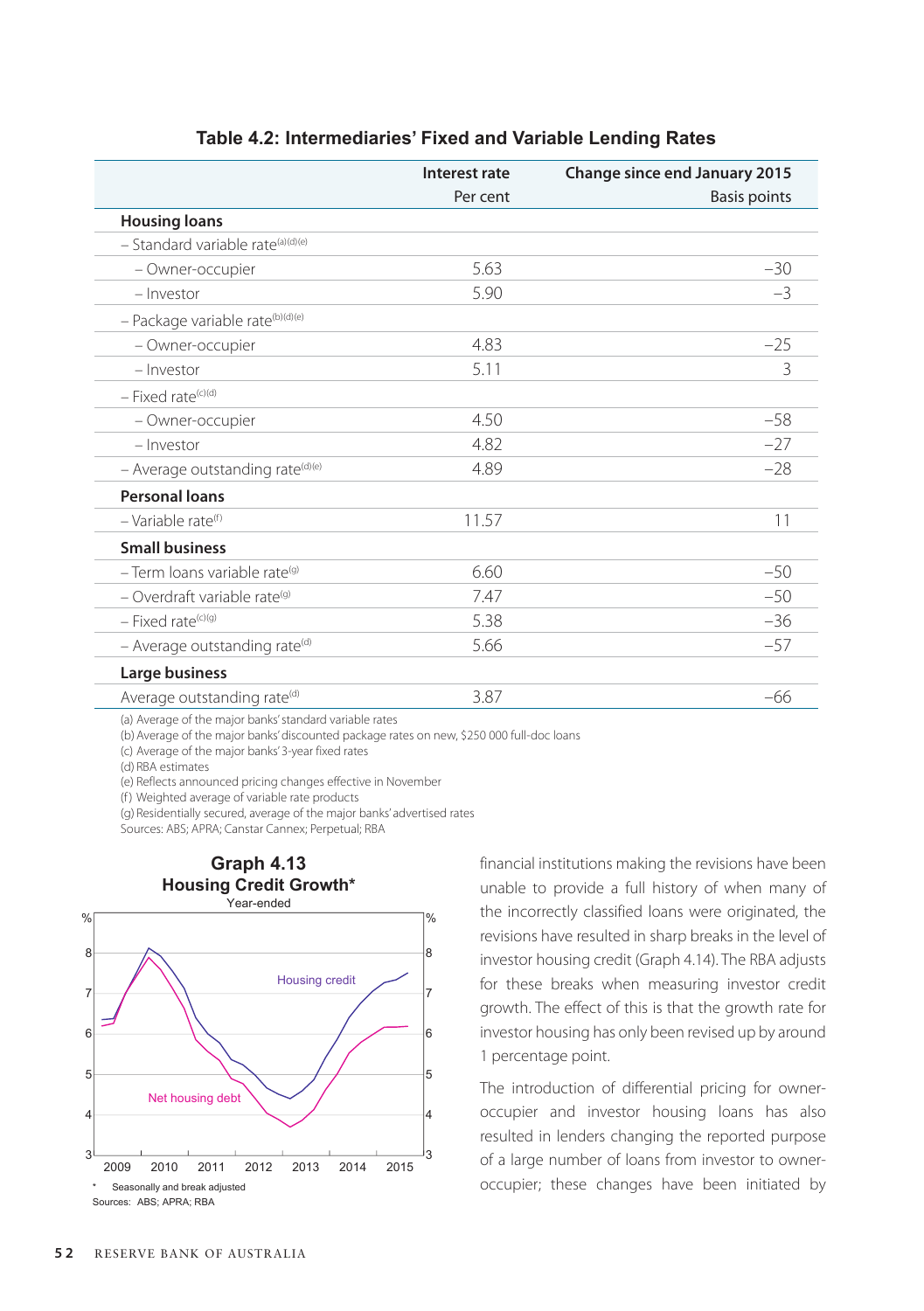

borrowers updating their personal details and by lenders reviewing the owner-occupier status of loans. This is boosting the level of owner-occupier housing credit and lowering investor credit. The net value of loan purpose switching is estimated to be \$13.3 billion over the September quarter. The effect of loan purpose switching has been removed from the RBA's measures of owner-occupier and investor credit growth so that these measures better reflect growth in net new lending. Putting the measurement issues aside, the differential pricing appears to be contributing to a pick-up in owneroccupier credit growth, while investor credit growth has eased (Graph 4.15).



### **Business Financing**

External funding for businesses has grown at a moderate pace over recent months; the pace of growth in business credit has picked up, while nonintermediated debt issuance has slowed after being relatively strong in the first half of the year.

Business credit growth has accelerated over recent months. By lender, the major banks have continued to drive business credit growth, with Asian banks also making a notable contribution. Part of the growth has reflected the depreciation of the Australian dollar, which raises the Australian dollar value of existing foreign-currency denominated debt. Business loan approvals have declined a little since their peak in April 2015, but remain at a high level. While this may indicate even further strength in business credit, the conversion of business loan approvals to credit has been relatively low for some time (Graph 4.16). This divergence can be explained by a range of factors that raise loan approvals without also lifting credit growth. The most important factor recently has been vigorous competition for business lending, which is reflected in banks' willingness to extend credit lines at historically low margins and generous loans terms. At the same time, however, firms have tended to maintain more conservative gearing levels.

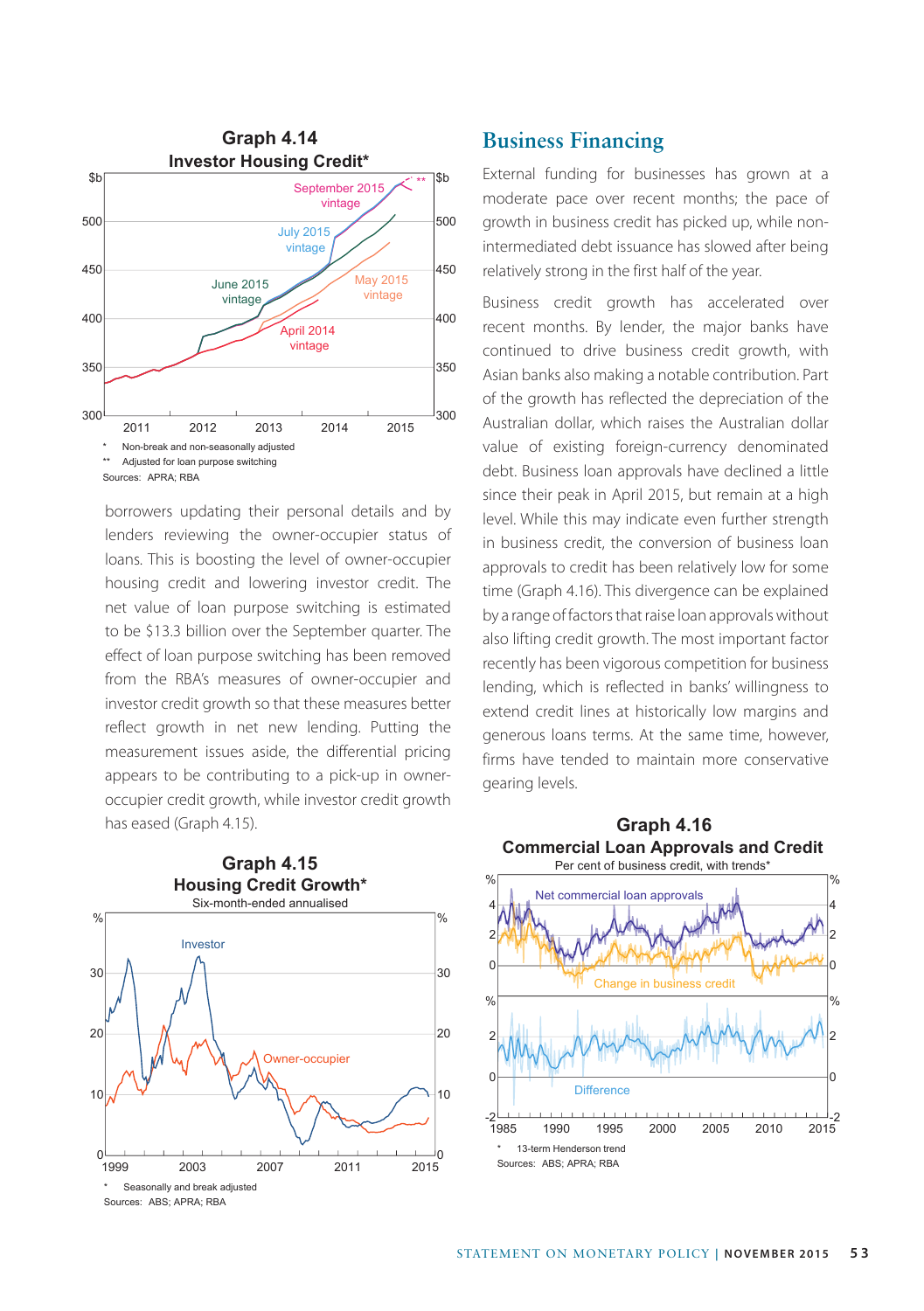In the past few years lenders are reported to have increased the size of their offered commitments to secure business. Lenders also report that the share of loan applications being approved has been rising. Some new entrants to the business lending market have been particularly active. For example, the value of approvals from Asian banks operating in Australia increased by around 300 per cent between late 2013 and early 2015. The effect of borrowers receiving multiple approvals from competing lenders, many of which are not drawn upon, is to boost approvals relative to credit growth.

The average outstanding interest rate on intermediated business borrowing has continued to decline over recent months (Graph 4.17; Table 4.2). This has been evident for both large and small businesses, with average rates on outstanding loans having fallen by around 65 basis points since the end of January. Consistent with strong competition, bank margins in business lending have fallen to levels last seen in the mid 2000s (Graph 4.18). The increase in competition appears to be driven by the foreign banks; the average interest rate on large loans provided by the Australian operations of North American and Asian banks is significantly lower than the rate offered by other banks.







Bond issuance by Australian non-financial corporations has been relatively limited since June. In particular, issuance into offshore markets has been lower, coinciding with the absence of the larger resource-related issuers from bond markets. Over recent months, secondary market yields on corporate bonds have increased somewhat and spreads to AGS have widened, particularly for BBB rated corporations (Graph 4.19).

**Graph 4.19**



Sources: Bloomberg; RBA; S&P Capital IQ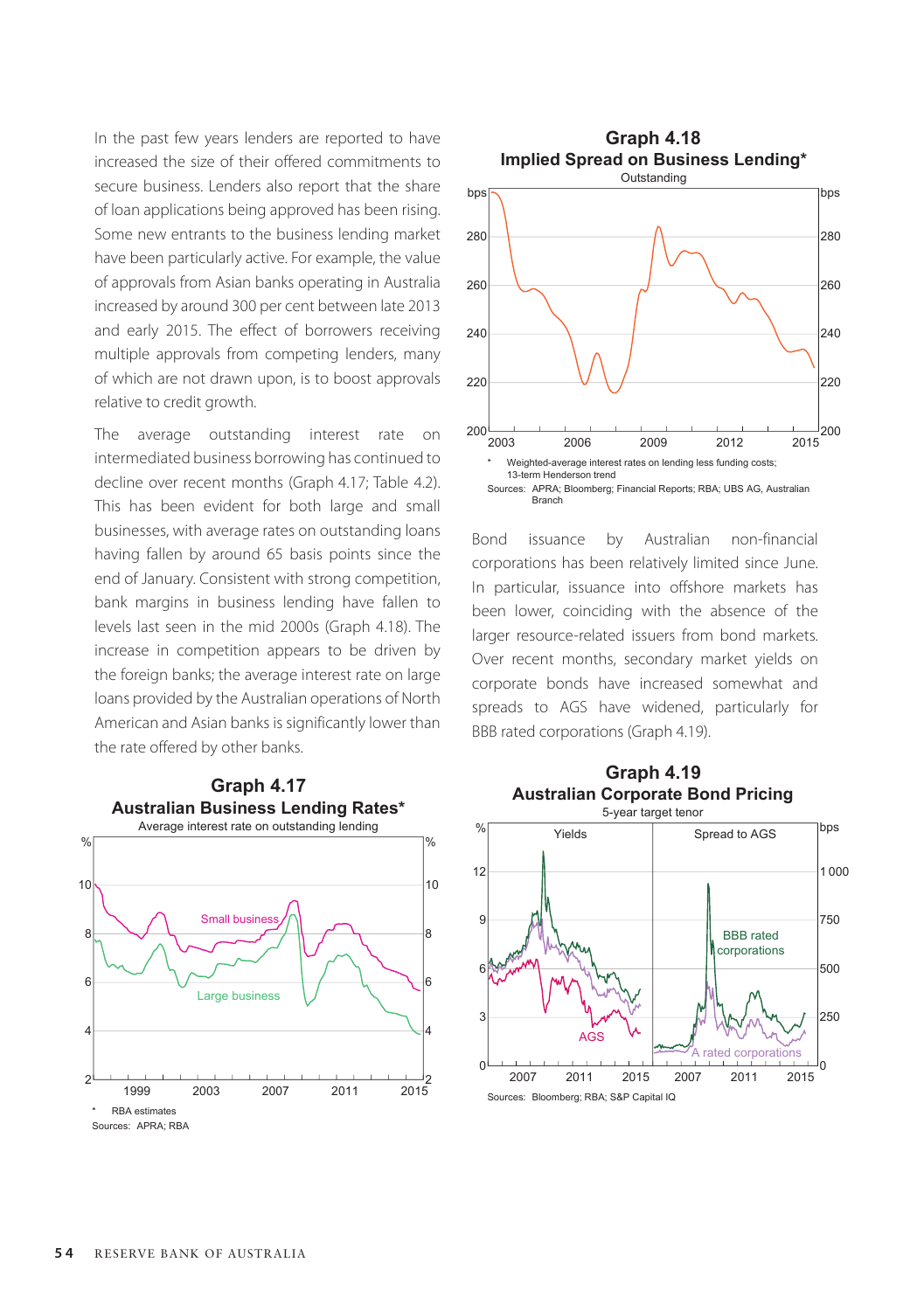Although Australian resources companies have been largely absent from bond markets since the middle of the year, there has been some notable activity in hybrid debt markets (Graph 4.20). Hybrid debt contains both equity- and debt-like features, with Australian companies typically using such instruments to raise long-term funding and boost their equity holdings (rating agencies give recognition to some portion of hybrid debt in their measures of company equity). While issuance of these instruments by Australian non-financial companies is typically around \$2.5 billion per year, BHP recently raised almost \$9 billion through hybrid debt issuance, which is the largest by an Australian company.



Listed equity raisings by non-financial corporations increased moderately in the September quarter. Net equity raisings by already listed companies have been broadly steady over the past year at around \$3–4 billion per quarter. Initial public offering (IPO) activity increased slightly in the quarter, but remains below the levels recorded in 2014.

In the past few months, around \$22 billion in mergers and acquisitions (M&A) deals have been announced by listed companies. Completed M&A activity has been concentrated in the financial and consumer discretionary sectors.

# **Equity Markets**

The Australian equity market has largely followed movements in global share markets in recent months, falling in August in response to concerns about Chinese growth, before partially retracing these falls in early October (Graph 4.21). Continued speculation about the likely date of the first rise in the US federal funds rate has also contributed to increased volatility (Graph 4.22). Australian share prices are unchanged on a total returns basis since end 2014, underperforming US and European markets.



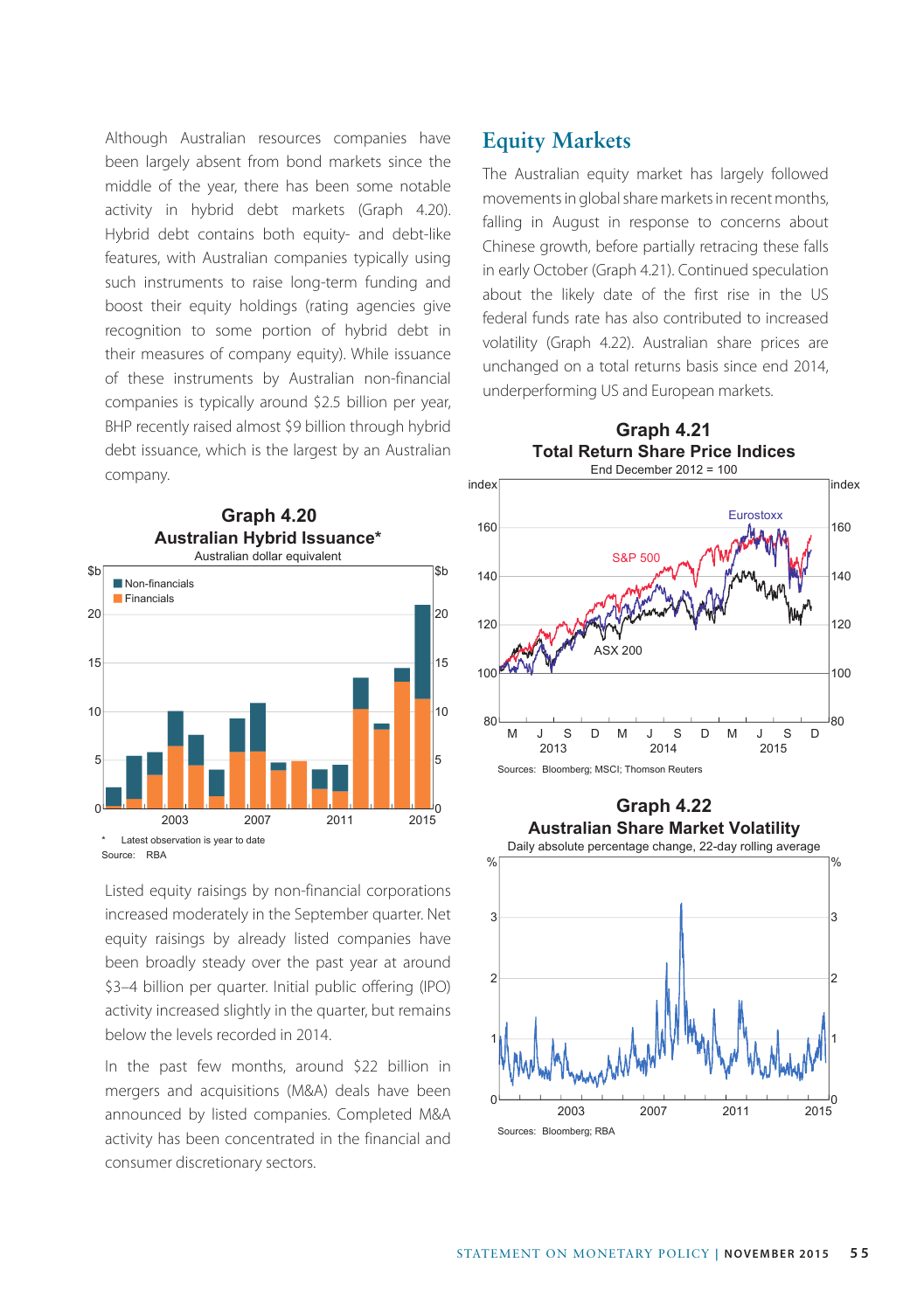Resource sector share prices have exhibited significant volatility in recent months (Graph 4.23). Energy sector share prices fell through the September quarter, but partially retraced these falls in early October alongside a recovery in the oil price; energy sector share prices remain around 23 per cent lower than at the start of the year. The share prices of materials companies have also partially recovered from their falls in the September quarter, but remain around 10 per cent lower since the start of the year.



Financial sector equity prices fell in August, alongside the announcement of a number of large capital raisings by the major banks. Subsequently, financial sector equity prices have moved sideways. Equity prices for companies outside the financial and resources sectors have followed a similar pattern in aggregate. One exception was the industrials sector, which has been supported by increased M&A activity.

The valuation of Australian equities, as measured by the forward price-earnings ratio, remains a little above the average since 2003 (Graph 4.24). Valuations in the resources sector remain somewhat above average, as earnings expectations for the year ahead have fallen along with equity prices.



ASX 200 companies reported their June half 2015 results in August. Aggregate underlying profits (which exclude the effect of non-recurring items) declined by 13 per cent from the same period in 2014, driven by a sharp fall in resource company profits (Graph 4.25). In aggregate, profits were broadly in line with consensus analysts' expectations, although resources companies generally reported weaker-than-expected results.





on reported results during the half and consensus expectations for companies that have not yet reported Sources: Bloomberg; Morningstar; RBA